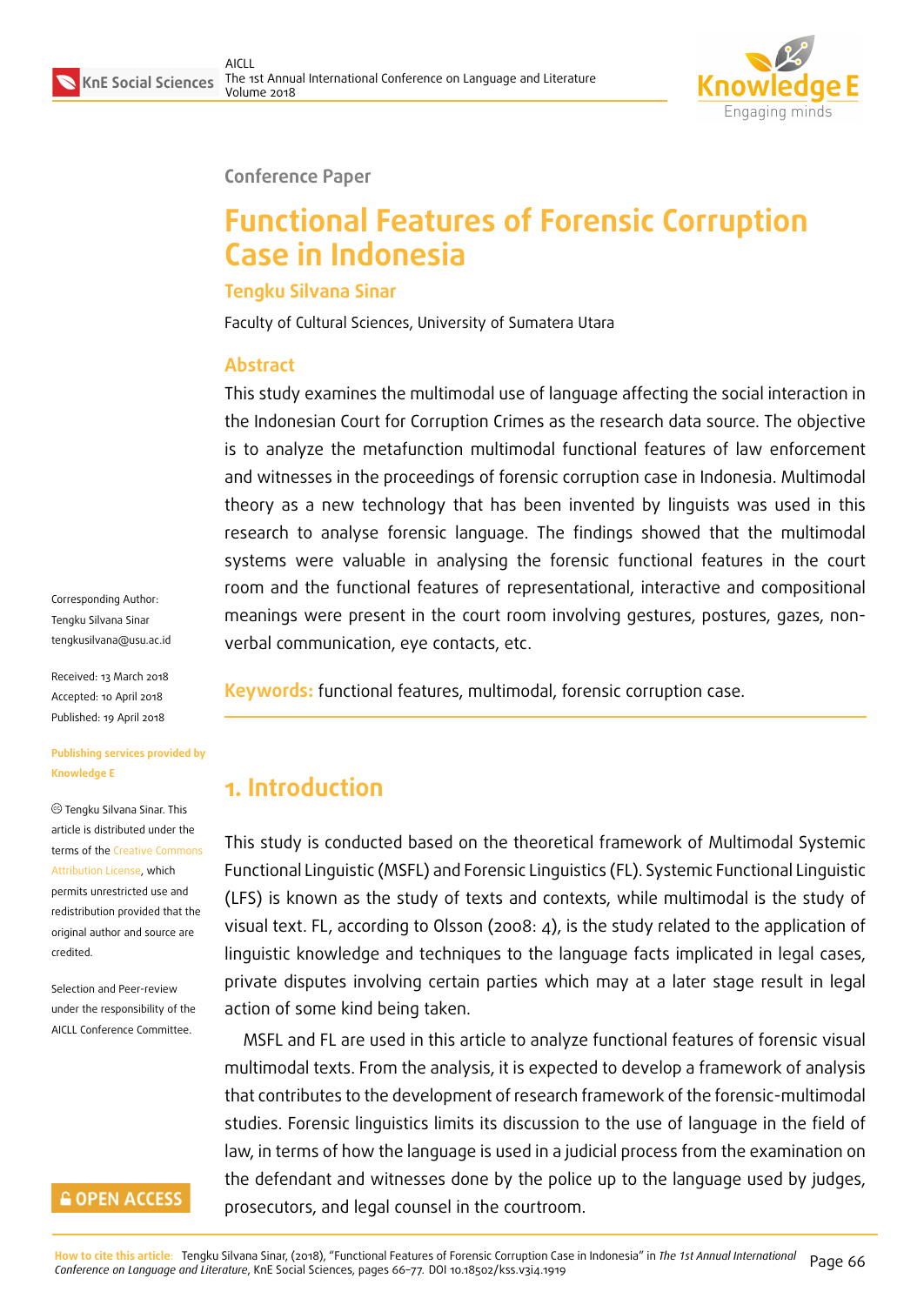In relation to the parameters of multimodal and forensic linguistics, the functional features of interaction are the source of data of this research. It focuses on the motion objects such as gestures, one's gaze, head movements and the other that can have a profound effect on verbal communication in forensic case. The interaction took place in the Indonesian Court for Corruption Crimes and it is used as the source of data of this research. In this research, the problem is formulated as "What are the multimodal functional features of law enforcement and witnesses in the proceedings of forensic corruption case in Indonesia?"

Multimodal and forensic linguistic studies, as a science that is still on the lookout for its identity despite its rapid development in Indonesia since 2000's, and SFL theory has been widely spread throughout the world since the 1980's but has become more well known in Indonesia since 2013 as the foundation of the K-13 or 2013 Curriculum. In terms of the phenomena of corruption courts and due to the fact that corruption cases are currently the leading national problems faced by the Republic of Indonesia, therefore, forensic linguistic research at the theoretical level along with its various rules has been done by other researchers who put forth a theory and its implementation model of analysis yet it requires development, linking the theoretical-conceptual level as the foundation of functional linguistics based-theory which is believed to be reliable in analyzing verbal and visual discourse. The previous researche by Susanto (2017) results on theoretical-conceptual level as a basis in decoding and interpreting all verbal language in the trials to find out whether the speech recordings are spoken by the suspects or not. The task is called as Forensic Speaker Verification (FSV).

### **2. Literature Review**

The scope of forensic linguistics both practically and theoretically in the linguistic study has been published by the Center for Strategy Development and Linguistic Diplomacy (2016) as the guidance is illustrated in the following Figure 1.

In the scope of analysis of forensic linguistic studies displayed in Figure 1 above, the parameters used in a forensic linguistic research in Indonesia involves three aspects, i.e. (1) language in legal products, (2) language in courts, an[d \(](#page-2-0)3) language as evidence; focusing on written and oral language. The linguistic aspects scientifically [s](#page-2-0)tudied in a forensic linguistic research focuses on phonetics and phonology in forensic phonetics, morphology, syntax, semantics, pragmatics and socio-pragmatics, language styles, discourse analysis, linguistic proficiency, dialectology, language honesty, analysis of language structure and authorship.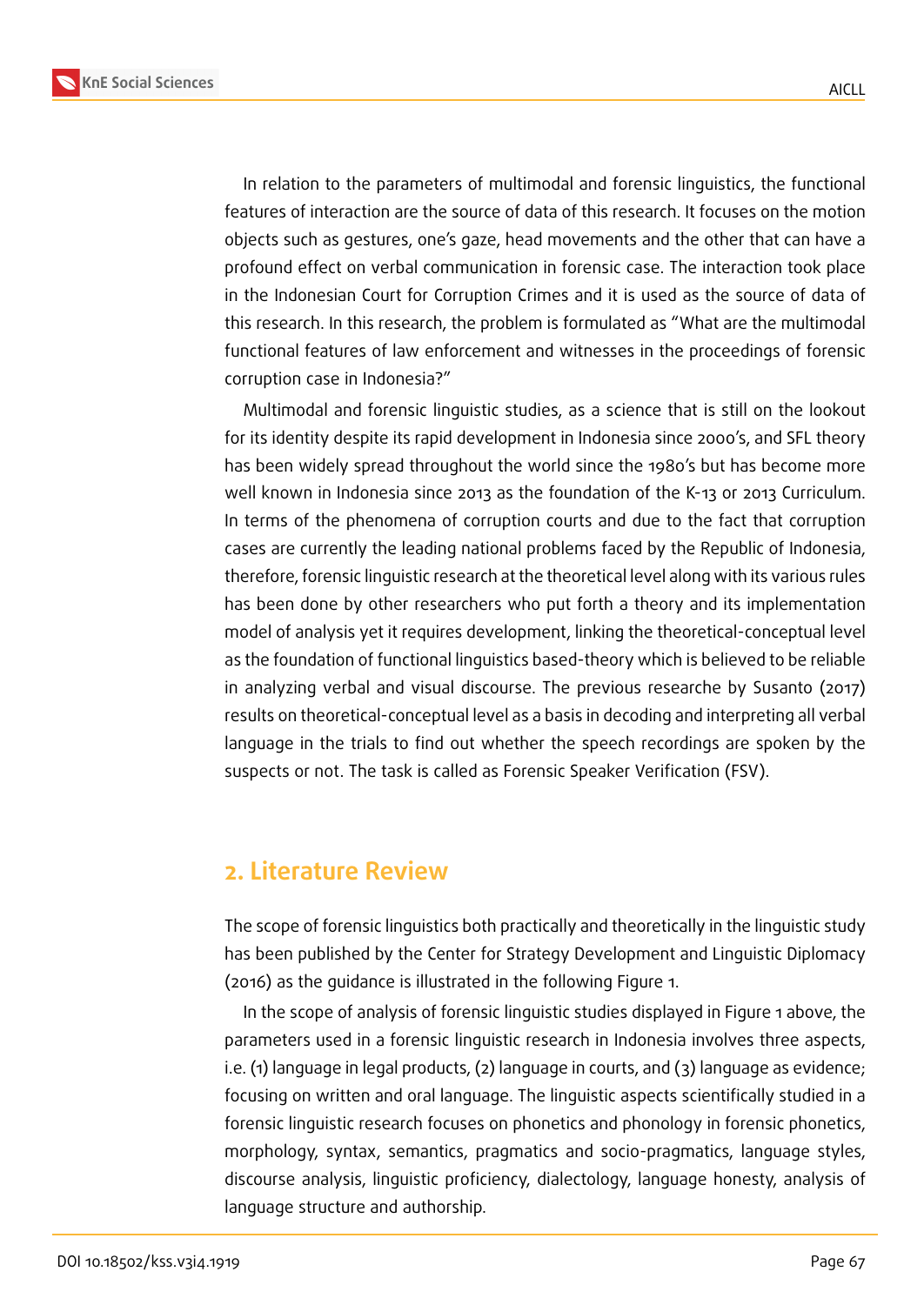

**Figure** 1: The Scope of Forensic Linguistic Studies (adapted from the source: Guidance of Forensic Linguistic Studies; Center for Strategy Development and Linguistic Diplomacy: 2016).

<span id="page-2-0"></span>Forensic phonetic analysis identifies the acoustic sound quality of the speaker to identify various sounds previously heard, speaker profiling, voice recording to check the authentication and speech coding in an argumentation [3]. The morphological examination is to (a) conform of morphological processes of words in legal products with their grammatical rules and (b) its tendency that certain morpheme to be used in a person's language style can be distinguished from his/her la[ng](#page-10-0)uage so they can be used in the analysis process of author identification. Through syntax, the identification can be used as (a) the compatibility of sentences with their grammatical rules, (b) of the original author of a work, (c) the analysis of transitivity in a critical systemic discourse analysis, and (d) the simplification of complex sentences as well as semantics analysis of linguistic meaning of a legal product to investigate the ambiguity of meanings which can lead to multiple interpretations of such legal product, and the discourse meaning investigate the choice of word that has a particular meaning both literally and figuratively which implies the specific purpose of the speaker.

Pragmatics and socio-pragmatics are used in the analysis of oral and written discourse such as conversation between the perpetrators, conversation in the investigation process, or conversation in the proceedings, as well as written discourse such as social media texts potentially causing a legal action. Language styles are used to analyze sound, translation and interpreting, dialect identification, and discourse analysis (Mcnamin, 2010 in Coulthard and Johnson, 2010) and to identify the true author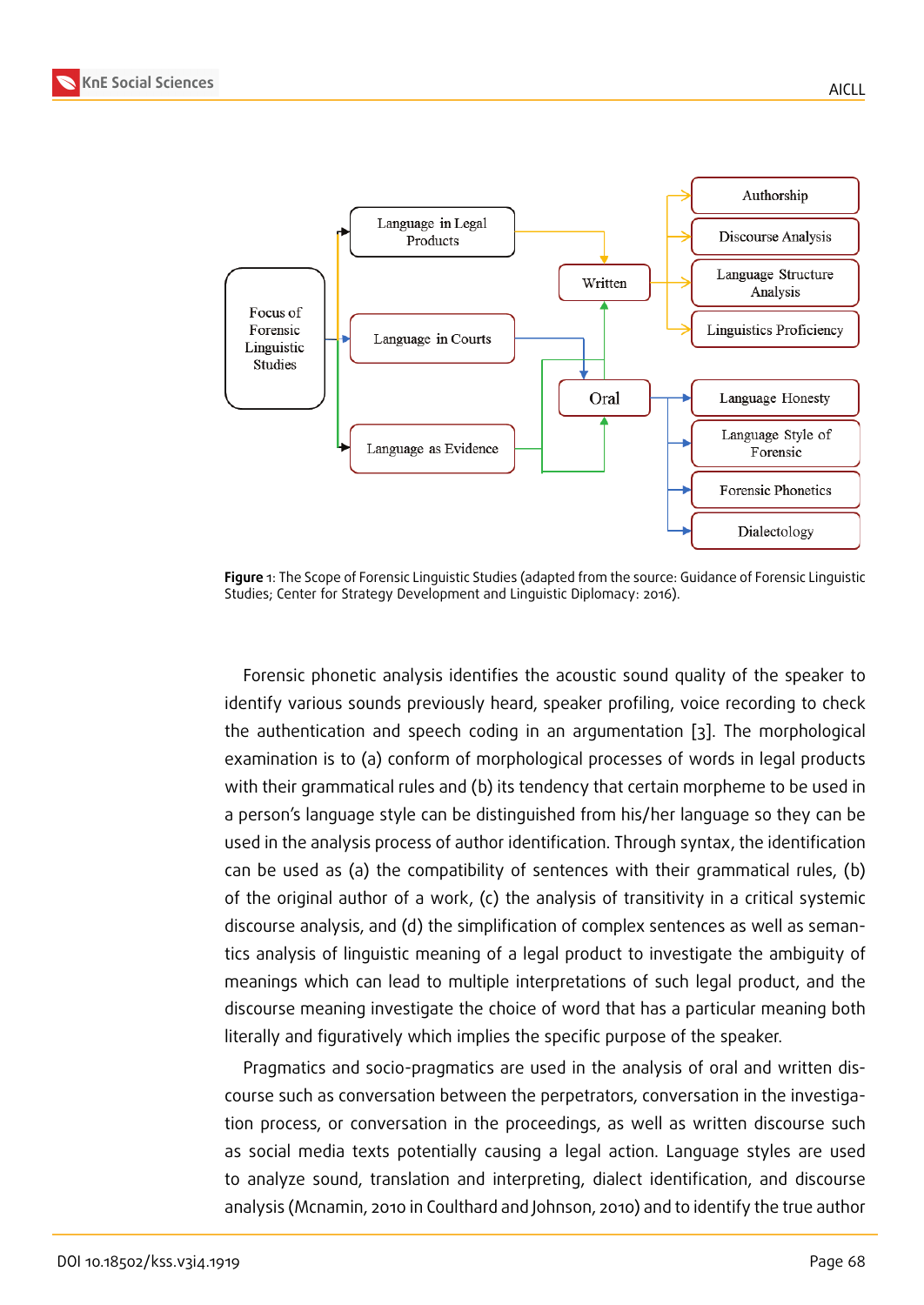of anonymous writings such as in anonymous letters, threatening letters, and so forth [14].

Linguistic proficiency helps to identify whether the suspect is intentionally silent or because he/she has no such language skills that make him/her unable to catch the i[nte](#page-11-0)nded meaning of the investigator's question or unable to speak well to express his/her intention. Dialectology analyzes language data, particularly speech, in order to recognize unknown speaker dialects, to determine his/her social accent [14], and to explore and identify the origin and authenticity of language from unknown speakers.

Discourse analysis focuses on the cognitive system affecting the use of language and social interaction and the structure of both oral and written discourse [by](#page-11-0) applying linguistic criteria such as morphology, syntax, semantics, pragmatics, etc., including by utilizing discourse markers to obtain the unity and meaningfulness of the discourse [3].

Language honesty identifies whether a suspect is telling the truth, making up or covering the actual event through the research on the sentence structure or the [wo](#page-10-0)rd choice of the suspect's testimony [14] combined with the help of a lie detector effectively supporting the success of the investigation. Analysis of language structure examines the structure of language in legal products whether it is in accordance with the linguistic rules. Authorship is used in [the](#page-11-0) case of plagiarism or the investigation of a text whose actual writer is unknown [11].

#### **2.1. Multimodal analysis**

This study focuses on discourse analysis to examine the multimodal use of language affecting the social interaction. Multimodal analysis refers to a particular approach to studying social interaction that seeks to analyse all the modes through which people act. A multimodal analysis would examine written language and grapheme as well as spoken language such as sounds, gesture, posture shifts, gaze shifts, head movements and so forth. Multimodal analysis might also include the wider environment such as the placement of furniture, the layout of the cafe, and the other people present [10].

Based on Halliday's (1985, 1994) metafunction of language, Kress and Van Leeuwen (1996) developed the terminology in discussing the meaning of image in visual communication: representational for ideational meaning; interactive for interper[son](#page-11-1)al meaning; and compositional for textual meaning.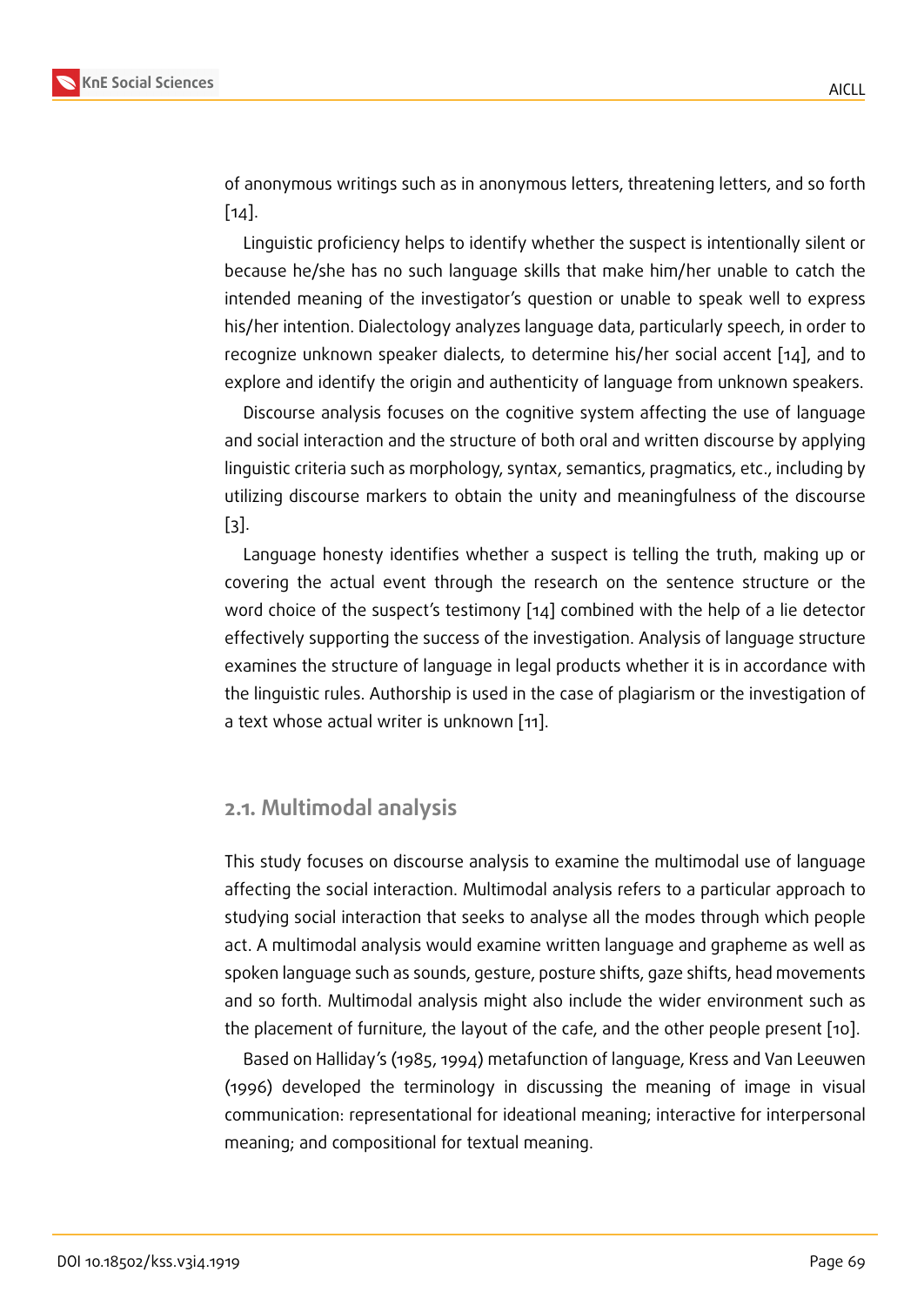

#### **2.2. Representational meanings**

Narrative structure realizes a narrative representation: connecting lines without an indicator of directionality form a particular kind of analytical structure, and mean something like 'is connected to', 'is conjoined to', 'is related to'. The 'Actor' is the participant from whom or which the vector departs, and which may be fused with the vector to different degrees. The narrative processes are realized by a visual element, an image as a visual element, a number or an equation as a visual element.

Processes take a whole visual (or verbal) proposition as their 'object' projective, and the others non-projective. Transactional action is either unidirectional (connects two participants, an actor and a goal.) or bidirectional (connects two Interactors). Nontransactional (emanates from a participant, the Actor, but does not point at any other participant). Projective divided into non-transactional reaction, mental process (similar conventional device connects two participants, the Senser and the phenomenon), and verbal process (similar device connects two participants, a Sayer and an utterance). Conversion: A process in which a participant is the goal of one action and the actor of another. This involves a change of state in the participant.

The second element is Circumstances that is divided into setting, means, and accompaniment. Setting: a process is recognizable because the participants in the foreground overlap and hence partially obscure it; because it is often drawn or painted in less detail, or, in the case of photography, has a softer focus; and because of contrasts in color saturation and overall darkness or lightness between foreground and background. Means: a process is formed by the tool with which the action is executed. It usually also forms the vector. Accompaniment: is a participant in a narrative structure which has no vectorial relation with other participants and cannot be interpreted as a Symbolic Attribute.

#### **2.3. Interactive meaning**

Interactive meanings of images are related to depicting human or quasi-human participants, must choose to make them look at the viewer or not, so they must also, and at the same time, choose to depict them as close to or far away from the viewer and this applies to the depiction of objects also. The choice of distance can suggest different relations between represented participants and viewers.

Contact is divided into demand and offer. Demand: A subject, who demands, for instance, makes eye contact with the viewer. They gaze, or gesture, as though they want something. They might smile, demanding social affinity. They could stare coldly,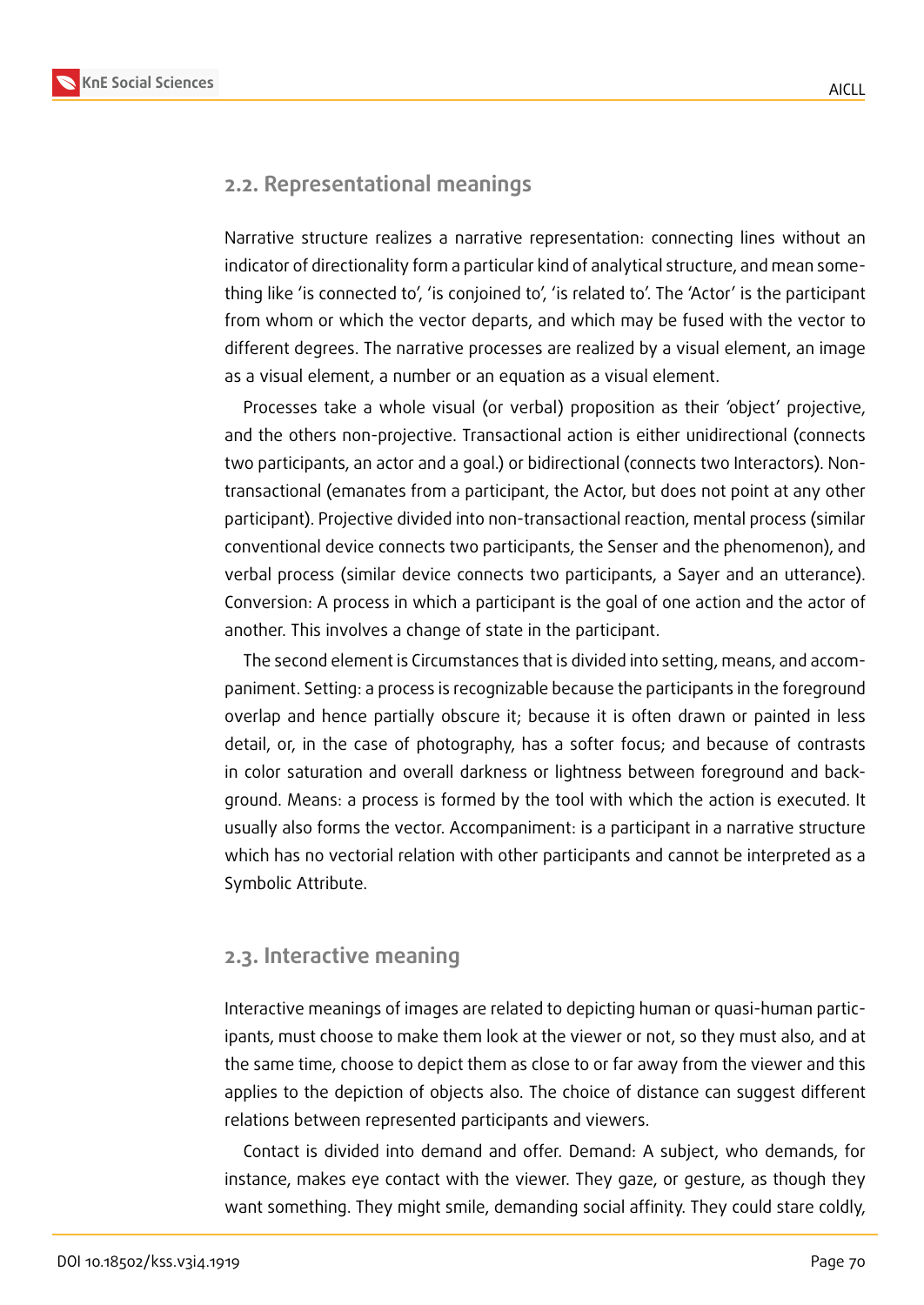

demanding we relate to them like a superior. Or, they could pout -demanding we desire them. A subject, who demands, commands a sense of respect, connection, and engagement from their audience. Demand-subject images are common with photographs of authority figures, like celebrities and role models. Offer: conversely, subjects who offer do not engage with the viewer at all. They are passive. Their image is offered to the viewer, as an object of dispassionate reflection.

Social Distance is talking about context of range which means range of taken images. It divided into intimate/personal, social, and impersonal. Intimate/personal: image that taken at close shot, intimate shots, can either humanize the subject or distort them unflatteringly. Social: image that taken at medium shot, the subject is visible from below waist/halfway thigh, with space around the figure.

Attitude is subjective when talking about context of angle that image taken that is involvement frontal angle, oblique angle, high angle, and eye-level angle as representation of power.

#### **2.4. Composition**

Composition relates the representational and interactive meanings of the image to each other through three interrelated systems: information value, salience and framing. The information value is the placement of elements (participants that relate them to each other and to the viewer) endows them with the specific informational values attached to the various 'zones' of the image: left and right, top and bottom, centre and margin.

Salience is the elements (participants as well as representational) are made to attract the viewer's attention to different degrees, as realized by such factors as placement in the foreground or background, relative size, contrasts in tonal value (or colour), differences in sharpness, etc. Framing is the presence or absence of framing devices (realized by elements which create dividing lines, or by actual frame lines) disconnects or connects elements of the image, signifying that they belong or do not belong together in some sense.

These three principles of composition apply not just too single pictures; they apply also to composite visuals, visuals which combine text and image and, perhaps, other graphic elements, be it on a page or on a television or computer screen which means it can also be applied to video game visual images.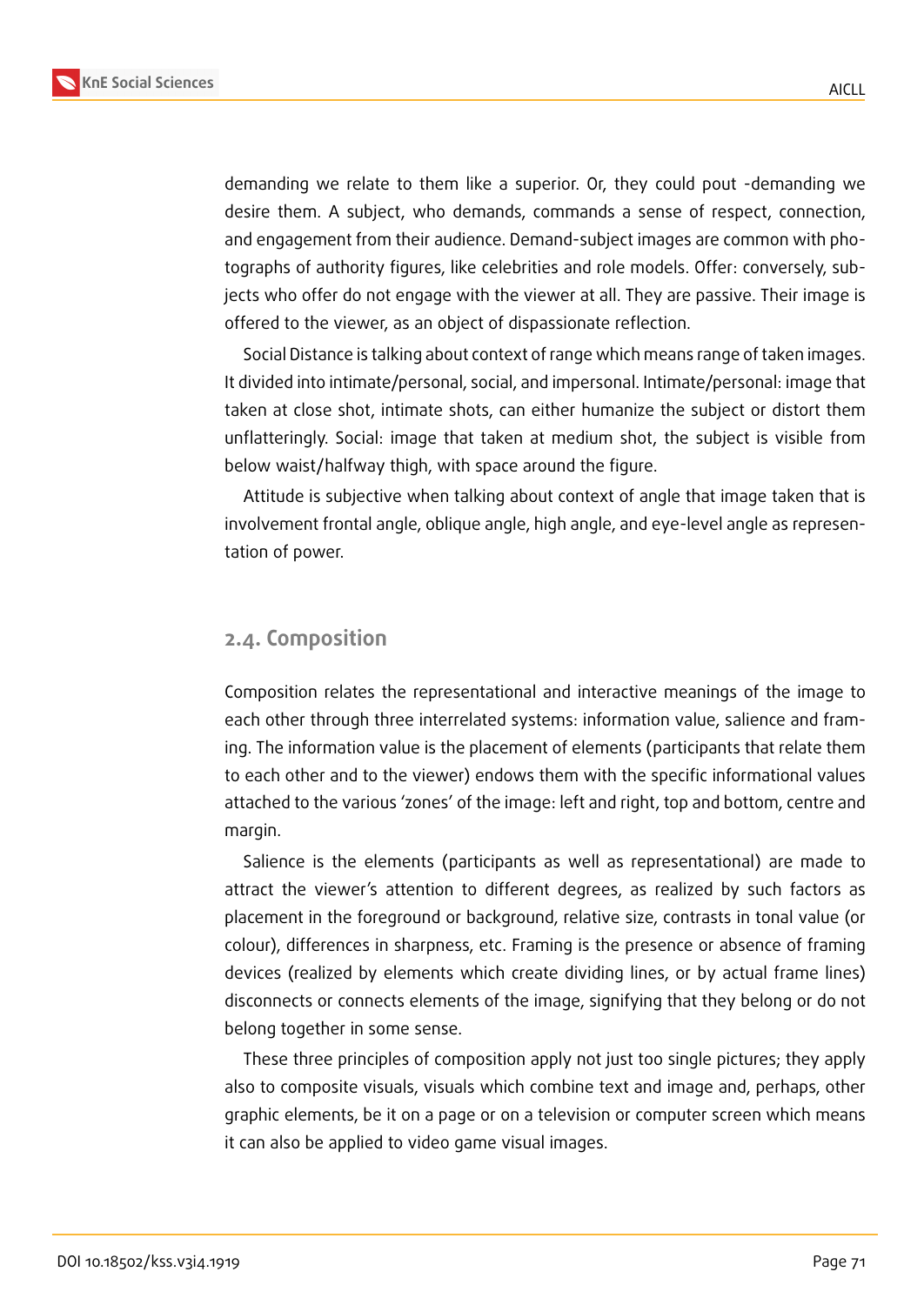

### **3. Research Method**

This research used descriptive qualitative method in collecting data of actual information. It used to identify the problems, make comparison or evaluation, and learn through experiences to decide and conclude plan. The data analysis technique that researcher used was descriptive qualitative approach based on Miles, Huberman and Saldana (2014) consisting of three interconnected sub-processes: data condensation, data display and conclusion drawing/ verification.

The data were analyzed using an interactive model proposed by Miles, Huberman and Saldana (2014). The condensation consists of selecting the data, deals to select the forensic visual texts that convey hidden message, focusing the researcher to analyse the data focused on forensic texts that consist of five visual texts. Simplifying the data, the researcher noted the kinds of linguistic and visual components separately based on multimodal metafunction theory which deal to the data that have been selected. Then abstracting the data that have been based on verbal and visual metafunction components. Transforming the data which have been analysed based on variables, verbal text and visual multimodal to derive connections among them.

The researcher displayed the verification of visual components through tables. The researcher drew conclusion based on the problem of the study, how visual components are interrelated in conveying the meaning.

### **4. Analysis and Discussion**

#### **4.1. Representation and narrative structure**

Five courts had been identified portraying their characteristics of representational, interactive and compositional meanings. Their narrative structure consists of human participants in the court as Sayers and Phenomena, the circumstances of setting, means and accompaniments, and the processes of mental and verbal. All data perform the narrative structures, the process agentive and non-agentive conversion existed when interaction took place between two or more actors in the court the CHIEF JUDGE (CJ), judges, prosecutors and witness. The human participants are around 20 to 30 participants in the court as the Sayers, the Phenomenon, and the Reacters. The Sayers are CJ and judge.

In this court, witnesses as participants wear batik shirt and white shirt. They are ready with a microphone holding in each palm. The witnesses as the participants acting as Phenomenon and they are at which all the human participants' eye lines directed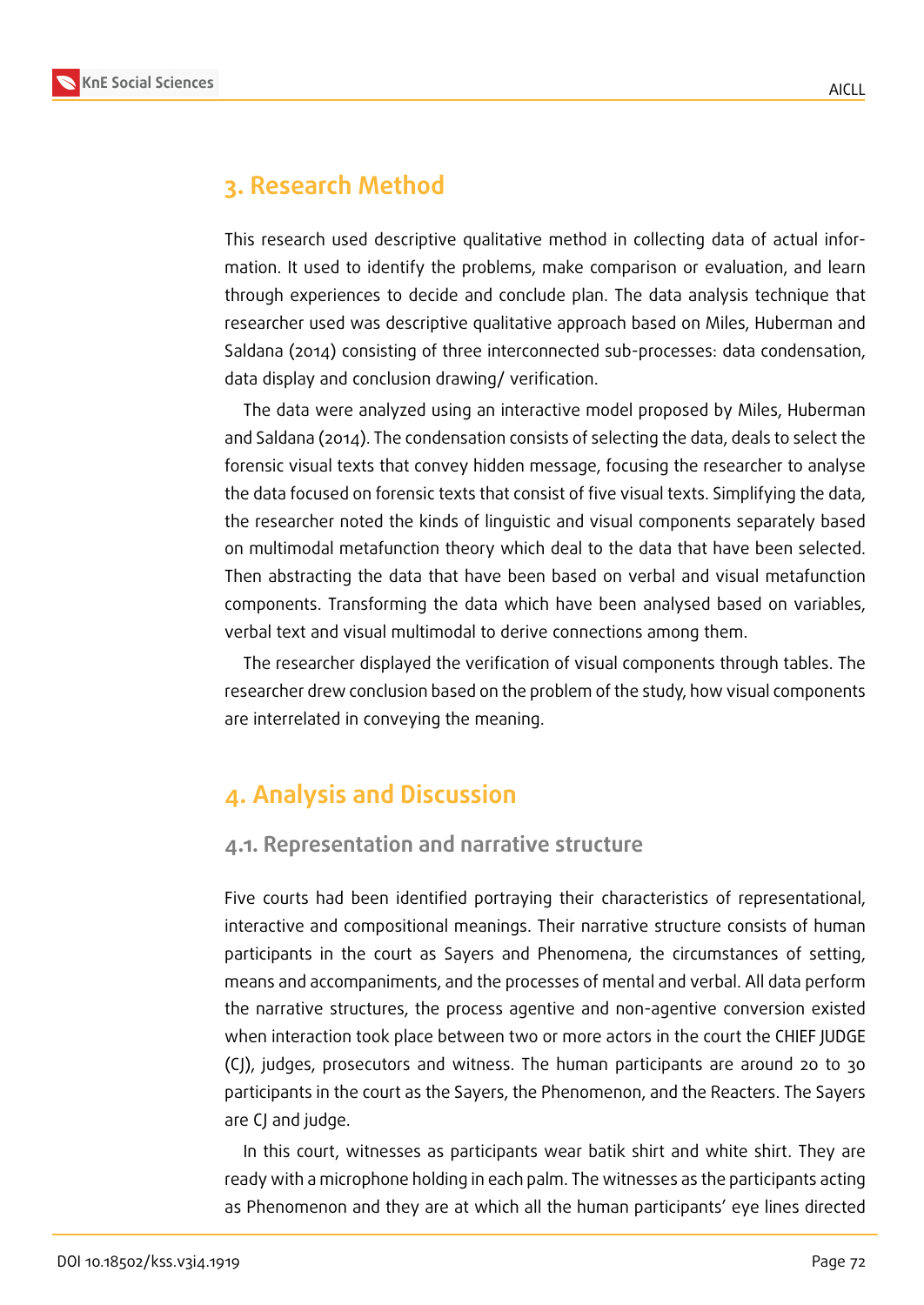

to CJ and J. From the images, the eye lines are directed to the left-sided position. There are also other participant's forms the object of the Reacters' look, but was seen as passive participants in transactional reaction

The circumstance has the focus setting more on CJ in the centre, the circumstance means of CJ is represented by the means are the hammer that he holds and the microphone in front of him set facing at him in the middle position. The linguistic emblem has the name that written in the name plate "HAKIM KETUA", while the visual emblem is visualized by his robes as his identity as CJ. The accompaniment is the document hold by CJ, etc. The reactor is the man sitting on the right which has less focus since he has no vectoral relation to the other participants.

The Setting in court room, hence, the means is the top of the camera flash in front of the judges' position, and the accompaniment are the documents, papers on the table the emblem name that has PROSECUTORS written in it, as the setting circumstances.

Mental processes are dominantly as vectors formed as a device connects two participants, the Senser and the Phenomenon. In this part, the vector is the witness' eye line toward phenomenon. Verbal processes are also formed by devices which connected two participants, a Sayer and its utterance the Verbiage. Most movements of the witness' (Sayer's) mouth, hand and head are the process of the *Sayer* in giving and describing the information.

The data also perform the process is 'agentive: conversion' because of the interaction between two actors or more, directional transaction while two witnesses at the same time gave action by reaching out his hand to the other witness (they are spouse).

#### **4.2. Interactive meaning**

The interactive meanings figure the Contact of 'offer' and 'demand', attitude. It happens when both participants Chief Judge(CJ) and the witness dominantly have their eye contacts through the relationships of CJ and witness by questions-answers and listening process. Demand portrays the social distance when the presence of gaze at the viewer.

The attitude in the court is due to the subjective and objective Involvement use of frontal angle and action orientation. The contact is offer since Sayers and Phenomenon have no eye-contact to the viewers. When the medium shot is presence, the social distance is social. Impersonal displays the whole body of the participants from the top to the feet in image 1 up to image 28. In this case, the researcher focuses on the *sayer*. Because of these long shot, many signs on the face expressions cannot be identified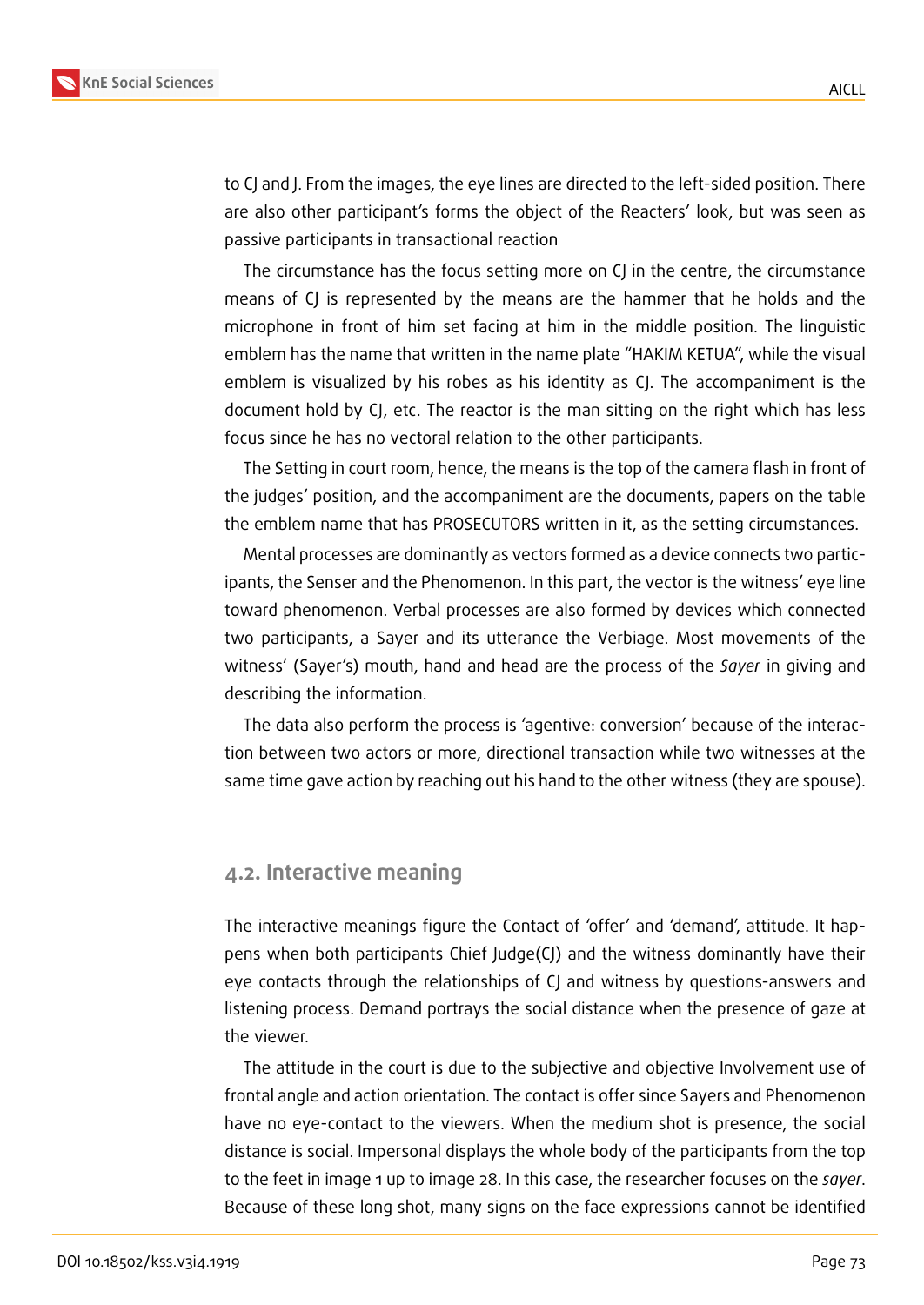

clearly. For example, the movements of the *sayer's* eyes could not be identified clearly whether he is telling a lie or truth.

Social is the medium shot. The social elements are seen depicted through the sayer's body and medium shot on the figure that are captured from head to hip or stomach. This social is displayed in image 29 up to 50. By this shot, the figure can be identified clearer compared to long short*.* Involvement is vanishing lines that can be formed based on the formations of all participants in the court room that they are able to meet to form a 90 degree. The image 1 up to 28 shows involvement between the *sayer* and the *hidden judges* in term of giving information.

The contact is 'demand' since it has no eye-contact to the viewer. It has medium shot so the social distance is 'social'. The angle is frontal made the subjective attitude 'involvement' and because it was taken from the front the objective attitude becomes 'Action Orientation'.

Detachment as an oblique angle of the position of viewers is not parallel to frontal plane. It is a vanishing line of the frontal represented participants, is drawn in parallel. It is used to ease the researchers to decide and show from where the viewer views the image. In terms of equality, it is the point of view of their eye level to explain that there is power difference involved between the judges and the witness. It considers the level where his eye line always directed at. His eyes always direct at the phenomenon. Impersonal connection happens at this distance, it tends to compress their facial features and look quite flattering.

The evidence was the witness responded the answer minimal by saying yes, no, or hmmmm from the demand requesting and demand on the confirmation. Authority, control, and status also were not balance in terms of its distribution. It caused there was a little change of the expression.

### **4.3. Compositional meaning**

The situation can be seen the witness entered the court room. Witness 1 came as a witness for the PC case. PC comes as the suspect already arrives before G and took a seat beside the judge. Witness 1 who was offering a seat to one of the witness. PC seems looking at the judge sometimes and sometimes at the witness. His head looks downward before the judge started the case. When the court started and the witness giving their testimony, PC dominantly looks at the witness with his palm covering mouth. This position shows a high stress. By holding hands and putted the hands around the stomach that person is trying to hold back that feeling (Pease, 1995: 41-42).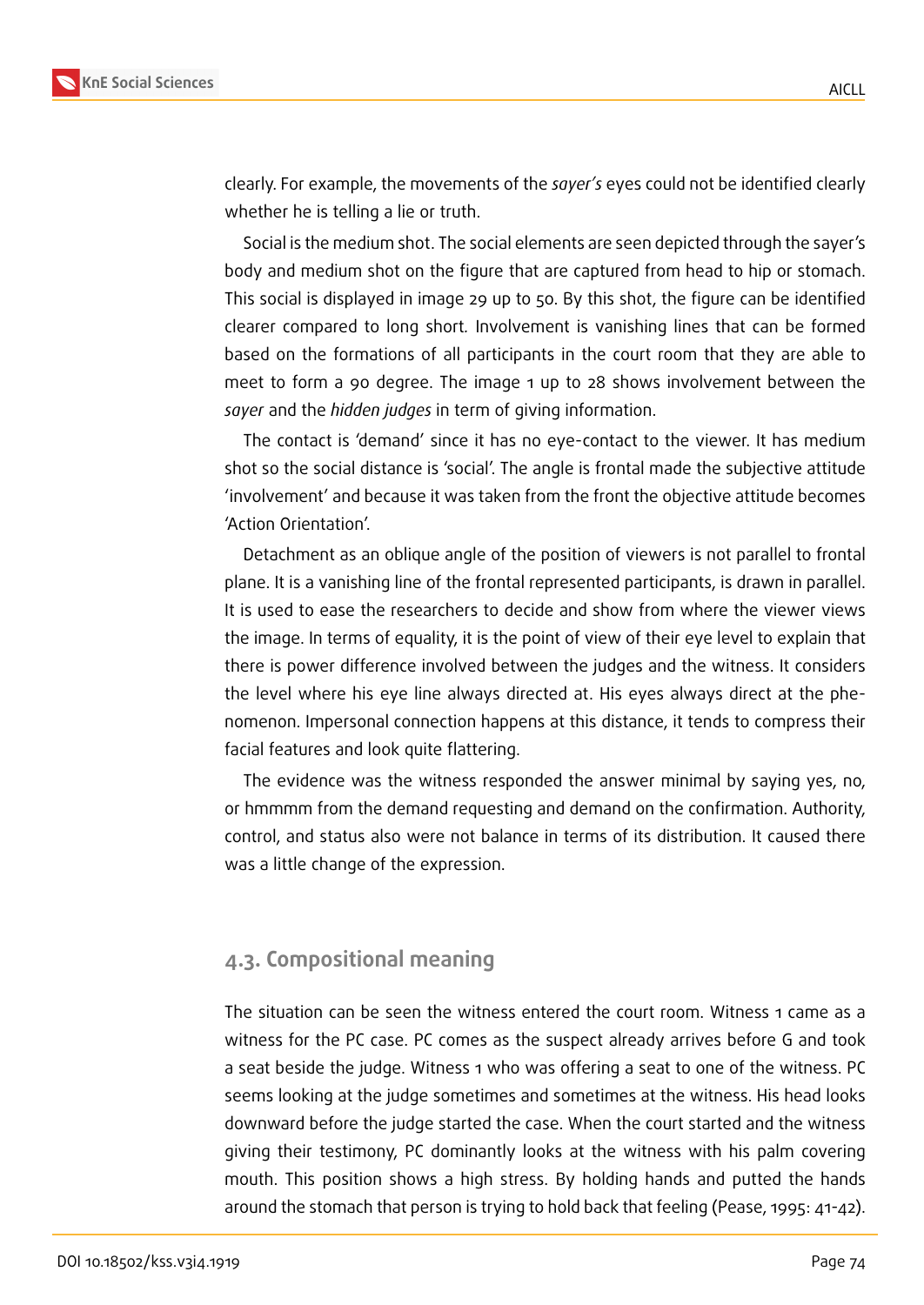Composition has been characterized by Information value, Salience and Framing. The data shows the salience is maximum because the layout position of Chief Judge (CJ) is in the centre. The minimum salience but a full framing with "HAKIM KETUA" written in the plate. Centred takes place as the participant position is in the centre. The second centred position is the witnesses, more focussed. The three participants' witnesses act as Salience since they become the main object in the context. The minimum salience is the sign of Prosecutor inside the green framing.

The other situation portrays a witness and his spouse acted as the second witness. A smile is seen on the witness's face. His head tilts to the right side opposed to his standing pose which is inclining to the left. His spouse barely smiles, just drawing up a little the tip of her lips. Her hand palm was shown open and waving at the viewers at the court. Hands are holding each other put in line with upper side of her spouse's stomach. The witness frequently looks at below while once a while viewing the reporters.

The very clear expression on his face is the rising of eyebrows and the appearance of his wrinkle lines while he is speaking and smiling. Besides that, his eyes are mostly at the same level, but cannot be identified what the cornea movement clearly expresses. The very clear messages have been seen is through the hand position and movements. His left hand always touches the bench handle. It describes someone in a nervous condition therefore he needs something to hold to support himself. Sometimes, he moves his hand with an open palm on the top. It describes a confidence and tries to convince that what he is saying is truth. When he is pointing his hand with the palm down, it describes that he thinks he has higher level. The last, when he is placing on of his hand under another hand, it describes less self-confidence [1].

### **5. Conclusion**

Theoretically, multimodal texts are the combination of oral interaction recording transcript, writing and visual that have functional features and used as the research data. However, in this research, the analysis was limited only in developing the texts visual analysis in the examination on the witnesses used as the source of data to get the information or representative confirmation, interaction, and composition.

It concluded that the presence of functional features on representational, interactive and compositional meanings with images through three systems in forensic context was present. Generally, the result of meaning analysis that human participants in the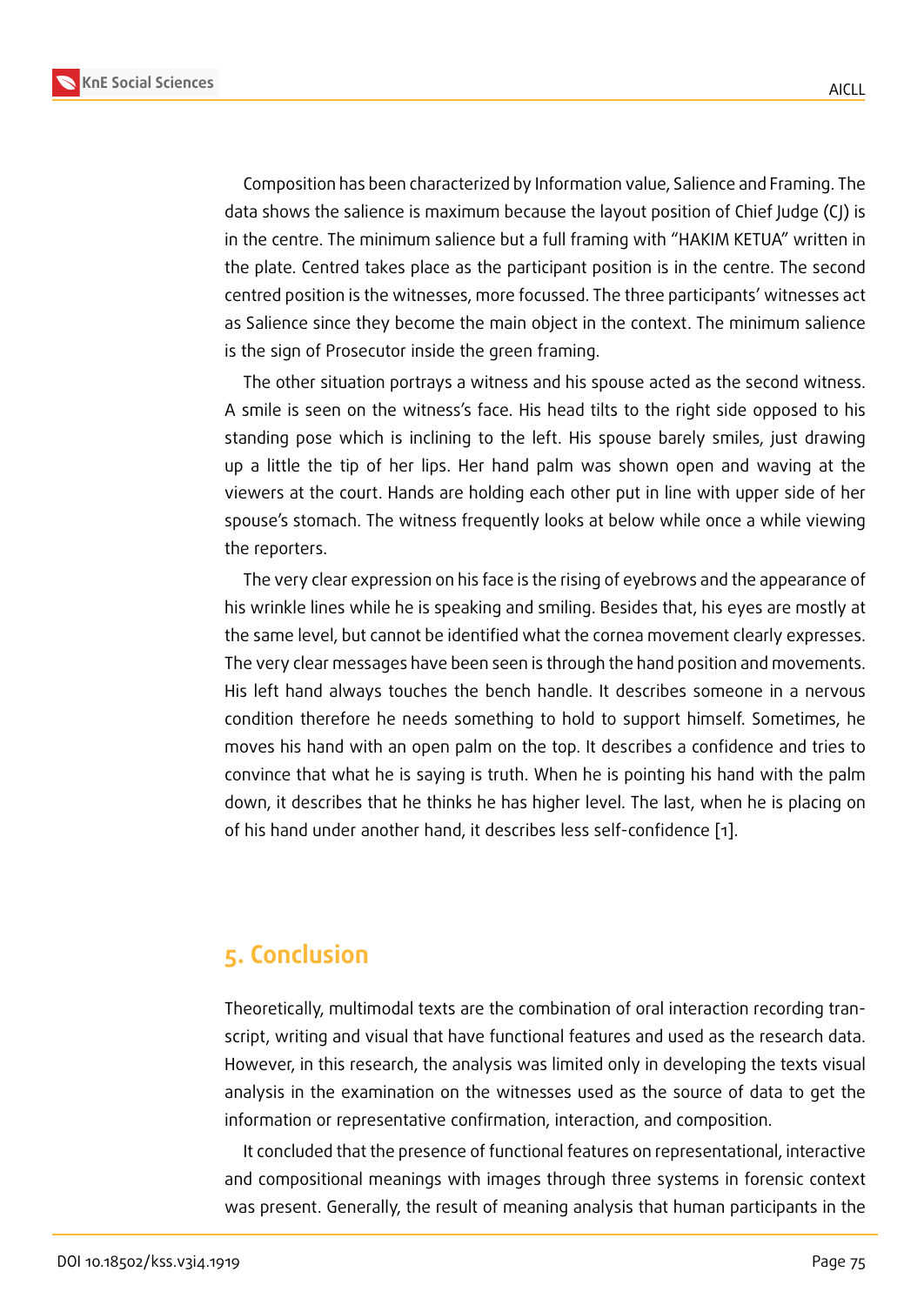

court as Sayers and Phenomena, the circumstances of setting, means and accompaniments and the processes including processes of mental and verbal resulted the asymmetric correlation between judge, lawyer, and witness which oriented and understood by all the participants in the court room.

In information value, the placement of the elements of participants that relate them to each other and to the viewer provides them the value of specific information about whatever elements exist in the visible images from right and left, top and bottom, and center and margin. At the value of information there are two Centered is a central element placed in the center of a composition consisting of Triptych as a non-central element in a centered composition placed either on the right or left side, or above or below the Center, and Circular as a non-central element in a centered composition placed both above and below and to the sides of the Center, and further elements placed between these polarized positions.

The Saliences are made to draw the viewer's attention to different degrees as the placement of background, foreground, relative size, contrast in tonal values, differences in sharpness, etc., and the Framing is realized by the elements that create dividing lines or frame lines disconnected or connected to the image, indicating that they belong or do not belong together.

A forensic text was proved different from the other social interaction texts which are richer on the representational expression, interactive, and compositional meanings. Theory analysis and the appropriate method were used to analyze the forensic data was the multimodal analysis that have the relations of these contexts.

This research is being supported by the Research Project 2018 (PDUPT 2018), Ministry of Research and Higher Education respectively that is being granted to University of Sumatera Utara.

### **References**

- [1] Allan, P. (1995). *Body Language: How to read others' thought by their gestures*. London: Sheldon Press.
- [2] Coulthard, M. and Johnson, A. (2010). (Eds.) *The Routledge Handbook of Forensic Linguistics (Routledge Handbooks in Applied Linguistics).* Abingdon, Oxon: Routledge.
- <span id="page-10-0"></span>[3] Crystal, D. (2008). A Dictionary of Linguistics and Phonetics. 6<sup>th</sup> Edition. Oxford: Blackwell Publishing.
- [4] Gibbons, J. (2007). *Forensic Linguistics, an Introduction to Language in The Justice System.* Oxford: Blackwell Publishing.
- [5] Halliday, M.A.K. (1985). *Introduction to Functional Grammar.* London: Arnold.